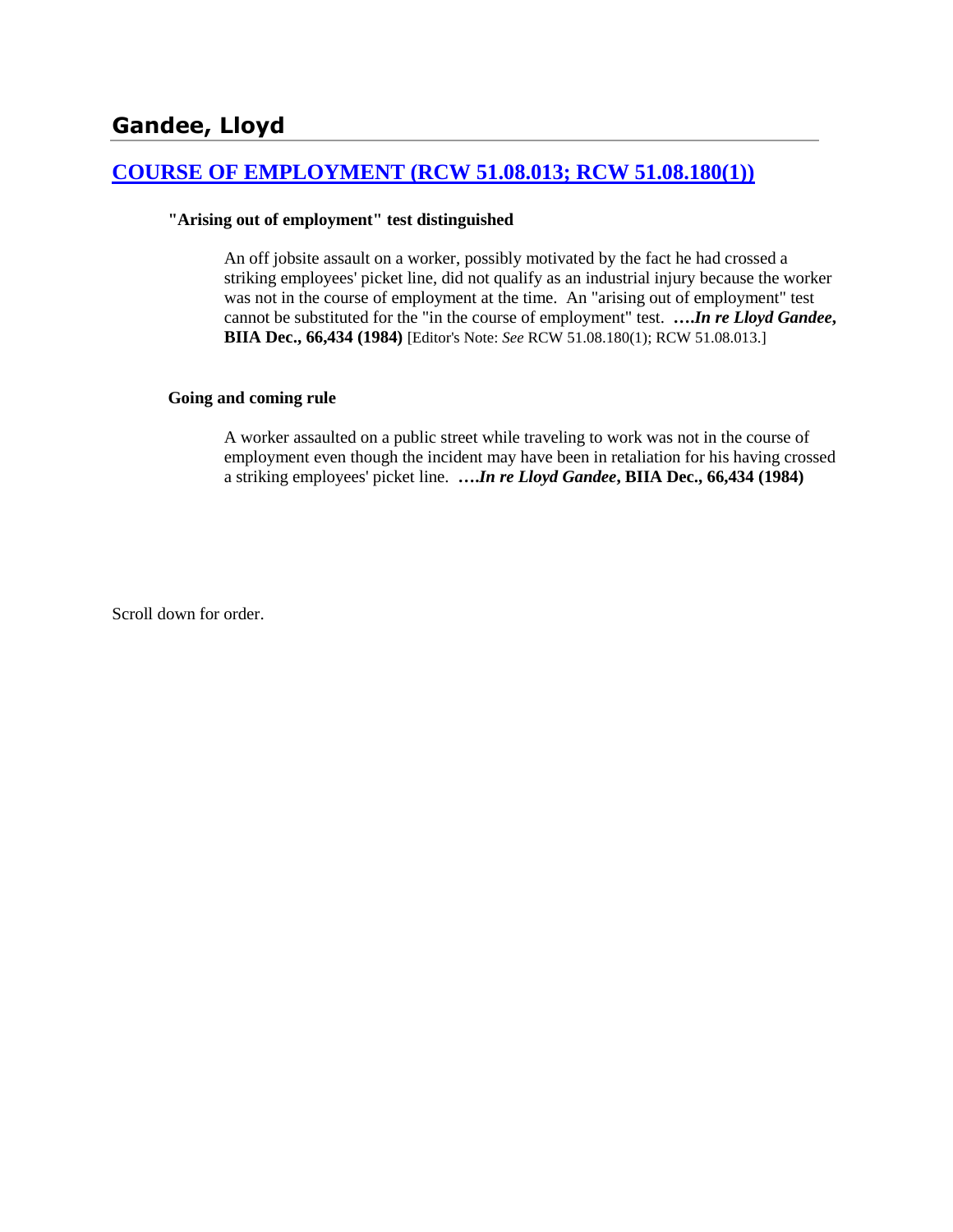#### **BEFORE THE BOARD OF INDUSTRIAL INSURANCE APPEALS STATE OF WASHINGTON**

**)**

**IN RE: LLOYD GANDEE ) DOCKET NO. 66,434**

**CLAIM NO. J-266821 ) DECISION AND ORDER**

APPEARANCES:

Claimant, Lloyd Gandee, by The Cameron Law Offices, per Timothy S. McCredie

Employer, Isaacson Company, by Art Filon, Vice President of Planning Operations

Department of Labor and Industries, by The Attorney General, per John Wasberg and Dorothy Bullitt, Assistants

This is an appeal filed by claimant Lloyd Gandee on December 6, 1983, from an order of the Department of Labor and Industries dated October 17, 1983. The order rejected the claimant's claim for industrial insurance benefits on the grounds that at the time of the injury Mr. Gandee was not in the course of his employment. The Department order is **AFFIRMED**.

# **PROCEDURAL STATUS AND EVIDENTIARY RULINGS**

Pursuant to RCW 51.52.104 and RCW 51.52.106, this matter is before the Board for review and decision on a timely Petition for Review filed by the Department of Labor and Industries to a Proposed Decision and Order issued on June 21, 1984 in which the order of the Department dated October 17, 1983 was reversed and the claim remanded to the Department with instruction to allow the claim as an industrial injury occurring on May 13, 1983.

The Board has reviewed the evidentiary rulings in the record of proceedings and finds that no prejudicial error was committed. Said rulings are hereby affirmed.

# **ISSUE**

The sole issue presented for resolution in this matter is whether Lloyd Gandee was "Acting in the course of employment," as that phrase is defined in RCW 51.08.013, at the time of his injury on May 13, 1983.

# **DECISION**

The Proposed Decision and Order reaches the conclusion that because the unusual employee-employer relationship between Mr. Gandee and Isaacson Steel Company exposed Gandee to particular hazards not shared by the working public in general, and because "but for" his

1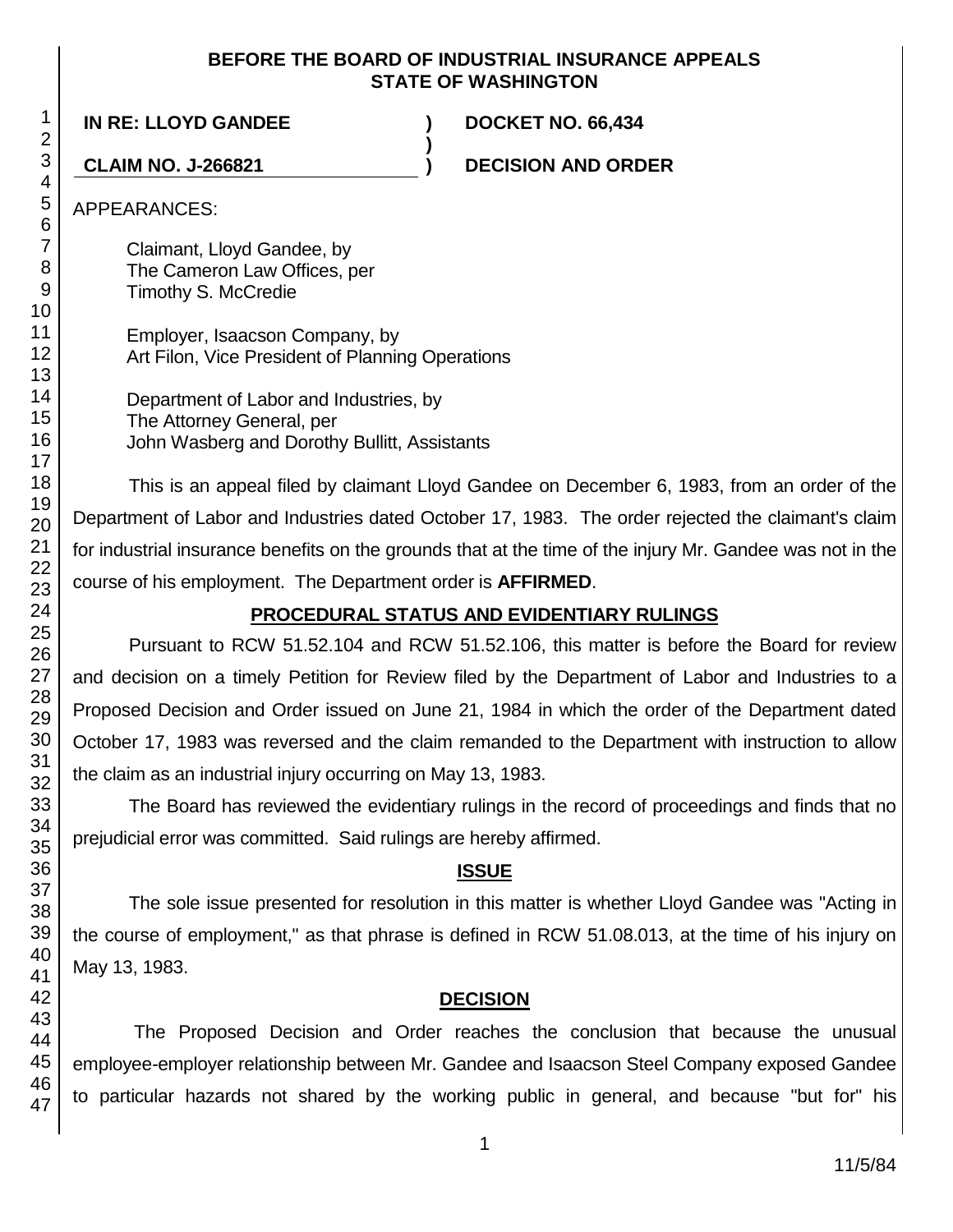employment at Isaacson Steel Mr. Gandee would not have been injured, claimant Gandee was acting in the course of his employment at the crucial point in time. We disagree.

Considering the evidence in this matter, we find the following facts established. Lloyd Gandee was among those persons hired by Isaacson Steel to replace striking boilermakers union members. Mr. Gandee repeatedly crossed picket lines in order to work. He drove his own car to and from work, and received no remuneration from the employer for this expense. On more than one occasion Mr. gandee was subjected to violence and threats from the striking workers as he crossed picket lines. On May 13, 1983, when the claimant was on a public street on his way to work one mile from the employer's "job site" (see RCW 51.32.015 and RCW 51.36.040), two individuals tossed acid into the claimant's face from their vehicle which had pulled alongside the claimant's. These individuals denied any involvement in this incident and have not been charged with criminal activity. The incident produced "an immediate or prompt result" which required medical treatment, and it occasioned lost work time.

From the foregoing, it can be seen that if the subject incident occurred while the claimant was "acting in the course of employment," it will qualify as an industrial injury, and entitle Mr. Gandee to the industrial insurance benefits he seeks. However, as a matter of law, it cannot be concluded that he was "acting in the course of employment" at the time he was assaulted.

In Washington, in order to receive industrial injury benefits an employee must be "within the course of" employment, although the injury need not "arise out of" the employment. Boeing Company v. Department of Labor and Industries, 22 Wn.2d 423 (1945). With certain exceptions, an employee is not covered during those portions of his journey to and from work which occur off the jobsite." Some examples of the aforementioned exceptions appear in Hamilton v. Department of Labor and Industries, 77 Wn. 2d 355 (1969), Westinghouse Electric Corporation v. Department of Labor and Industries, 25 Wn. App. 103 (1980), affirmed 94 Wn.2d 875 (1980), and Aloha Lumber Company v. Department of Labor and Industries, 77 Wn.2d 763 (1970). None of the exceptions are applicable to the facts before us. We find that because Mr. Gandee was injured (a) while going to and from work, (b) not on his employer's "jobsite," and (3) not otherwise furthering the interests of his or her employer's business, he was not "acting in the course of employment," and is not entitled to industrial insurance benefits.

Lest it go unspoken, we observe that the thrust of the Proposed Decision and Order is to substitute the "arising out of employment" test for Washington's "within the course of employment"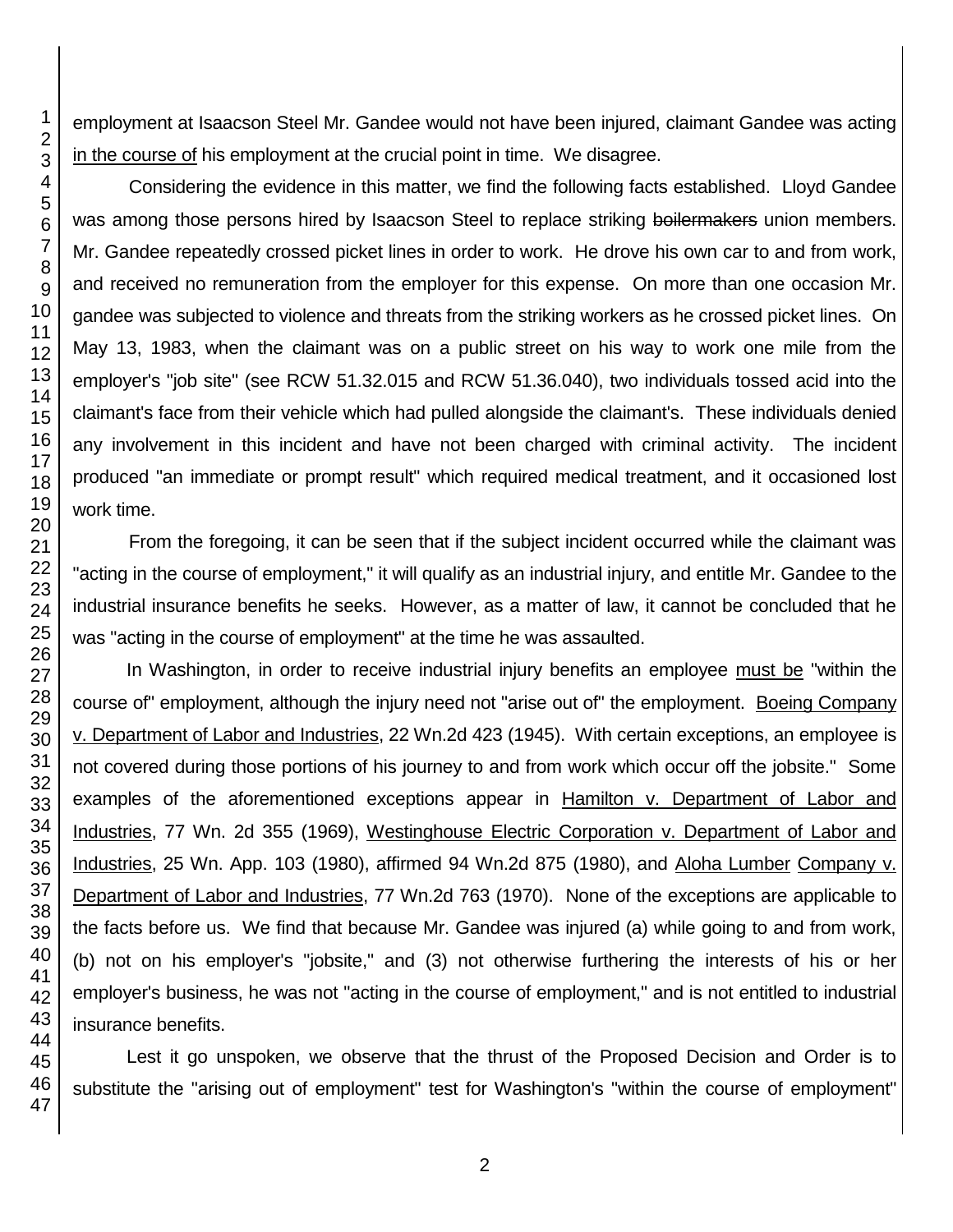test. That is to say, it is possible that this injury arose out of work-connected matters. However, it is very clear that, according to Washington statutory and case law, Mr. Gandee was not yet "in the course of" employment when he was assaulted. Washington law, as it has developed to this point, will not support this extension of industrial insurance benefits, and any change in the status quo is solely and properly the province of the legislature.

## **FINDINGS OF FACT**

- 1. On May 27, 1983, the Department of Labor and Industries received an application for benefits from Lloyd Gandee alleging he had sustained an injury during the course of his employment on May 13, 1983. On June 23, 1983, the Department issued an order rejecting the claim. A protest and request for reconsideration of the Department's reject order was filed on behalf of the claimant on July 28, 1983, and August 9, 1983, the Department issued an order holding its June 23, 1983 order in abeyance. Subsequently, on October 17, 1983, the Department issued a second order rejecting this claim. A notice of appeal from the October 17, 1983 reject order was filed on behalf of the claimant on December 6, 1983. By order dated December 29, 1983, the Board of Industrial Insurance Appeals granted the appeal, assigned it Docket No. 66,434 and directed that proceedings be held on the issues raised in the notice of appeal.
- 2. On or about April 22, 1983, Lloyd Gandee was hired by Isaacson Steel Company as a replacement employee for a striking worker while the employer was being struck by the International Brotherhood of Boilermakers, Local No. 104.
- 3. In order to perform his duties as a replacement employee at Isaacson Steel Company, Lloyd Gandee crossed picket lines manned by striking members of the Boilermakers' union while he was going to and coming from work.
- 4. On more than one occasion while Mr. Gandee was going to and from his work as a replacement employee at Isaacson Steel Company during the strike by the Boilermakers' union, he was followed and subjected to threats by persons picketing the employer.
- 5. On May 13, 1983, while traveling to work on a public street and not on premises occupied, used or contracted for by the employer for the business or work process in which the employer was then engaged, Lloyd Gandee was injured when acid was thrown in his face by individuals in a vehicle which had pulled alongside his vehicle.

# **CONCLUSIONS OF LAW**

Based upon the foregoing Findings of Fact, this Board hereby concludes as follows:

1. The Board of Industrial Insurance Appeals has jurisdiction of the parties and the subject matter of this appeal.